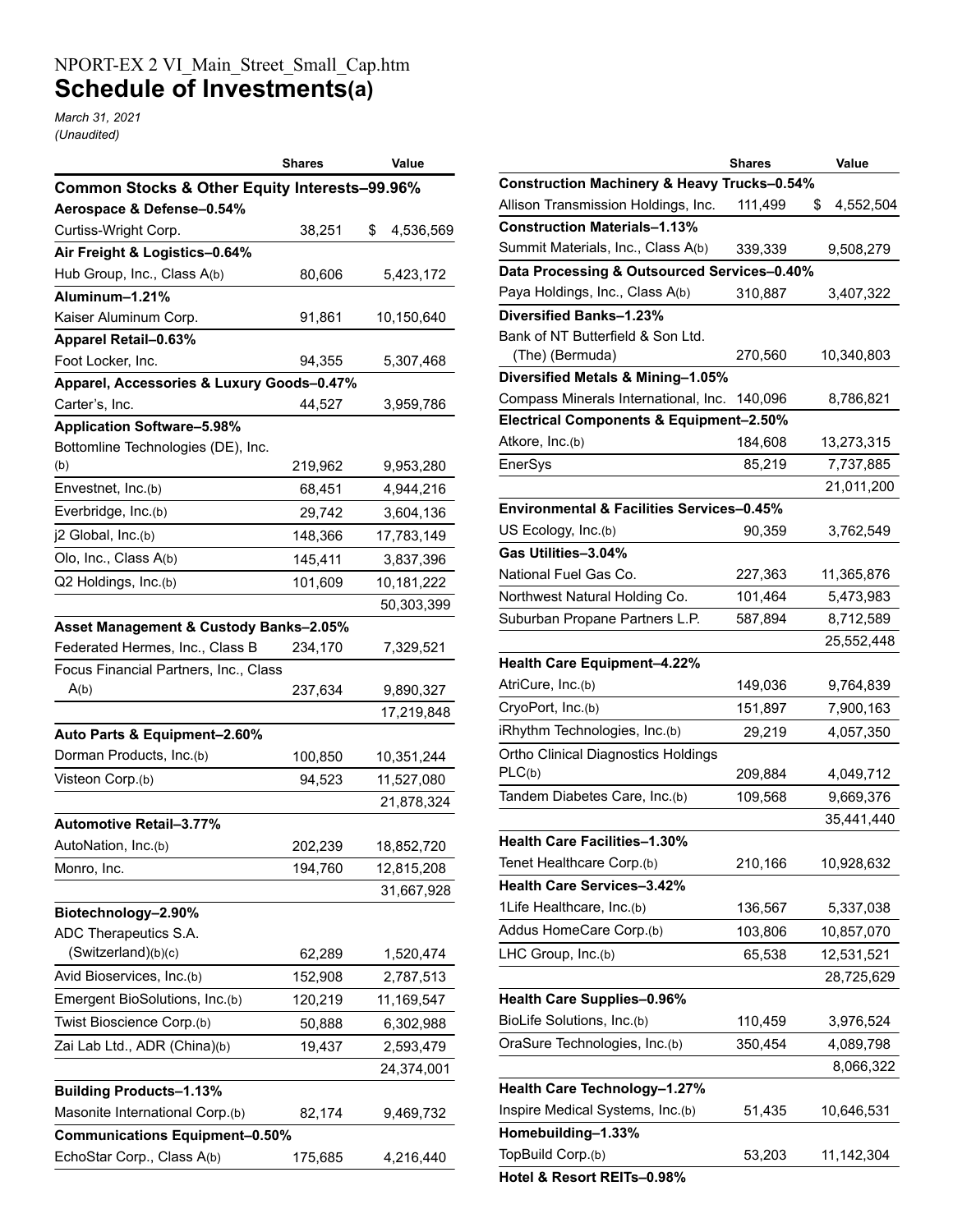| <b>Construction &amp; Engineering-1.46%</b> |        |            |
|---------------------------------------------|--------|------------|
| Comfort Systems USA, Inc.                   | 72.385 | 5.412.226  |
| Valmont Industries, Inc.                    | 28.953 | 6.881.260  |
|                                             |        | 12,293,486 |

See accompanying notes which are an integral part of this schedule.

**Invesco V.I. Main Street Small Cap Fund®**

|                                            | <b>Shares</b> | Value           |
|--------------------------------------------|---------------|-----------------|
| <b>Household Products-0.95%</b>            |               |                 |
| Energizer Holdings, Inc.                   | 168,960       | \$<br>8,018,842 |
| Human Resource & Employment Services-4.33% |               |                 |
| ASGN, Inc.(b)                              | 192,359       | 18,358,743      |
| Korn Ferry                                 | 288,608       | 18,000,481      |
|                                            |               | 36,359,224      |
| Hypermarkets & Super Centers-1.38%         |               |                 |
| BJ's Wholesale Club Holdings, Inc.         |               |                 |
| (b)                                        | 258,563       | 11,599,136      |
| Industrial Machinery-5.33%                 |               |                 |
| Chart Industries, Inc.(b)                  | 50,521        | 7,191,664       |
| EnPro Industries, Inc.                     | 111,172       | 9,479,637       |
| Evoqua Water Technologies Corp.            |               |                 |
| (b)                                        | 368,567       | 9,693,312       |
| Rexnord Corp.                              | 392,010       | 18,459,751      |
|                                            |               | 44,824,364      |
| Internet & Direct Marketing Retail-1.09%   |               |                 |
| Overstock.com, Inc.(b)                     | 138,382       | 9,169,191       |
| Investment Banking & Brokerage-1.68%       |               |                 |
| Stifel Financial Corp.                     | 220,756       | 14,141,629      |
| IT Consulting & Other Services-1.28%       |               |                 |
| Perspecta, Inc.                            | 370,829       | 10,772,582      |
| Leisure Facilities-0.73%                   |               |                 |
| Cedar Fair L.P.                            | 122,778       | 6,099,611       |
| Life Sciences Tools & Services-1.98%       |               |                 |
| Adaptive Biotechnologies Corp.(b)          | 80,695        | 3,248,781       |
| NeoGenomics, Inc.(b)                       | 161,793       | 7,803,276       |
| Repligen Corp.(b)                          | 28,776        | 5,594,342       |
|                                            |               | 16,646,399      |
| Metal & Glass Containers-0.76%             |               |                 |
| Silgan Holdings, Inc.                      | 151,400       | 6,363,342       |
| Multi-Utilities-1.49%                      |               |                 |
| Avista Corp.                               | 263,129       | 12,564,410      |
| Office Services & Supplies-1.34%           |               |                 |
| ACCO Brands Corp.                          | 1,333,483     | 11,254,597      |
| Oil & Gas Exploration & Production-0.98%   |               |                 |
| CNX Resources Corp.(b)                     | 561,187       | 8,249,449       |
| Oil & Gas Storage & Transportation-0.50%   |               |                 |
| Noble Midstream Partners L.P.              | 291,762       | 4,230,549       |
| Packaged Foods & Meats-1.37%               |               |                 |
| Simply Good Foods Co. (The)(b)             | 378,144       | 11,503,140      |
| <b>Personal Products-1.07%</b>             |               |                 |

|                                                                           | <b>Shares</b> | Value           |
|---------------------------------------------------------------------------|---------------|-----------------|
| <b>Regional Banks-(continued)</b>                                         |               |                 |
| Heritage Financial Corp.                                                  | 243,054       | 6,863,845<br>\$ |
| OceanFirst Financial Corp.                                                | 294,468       | 7,049,564       |
| Pacific Premier Bancorp, Inc.                                             | 250,891       | 10,898,705      |
| Signature Bank                                                            | 31,543        | 7,131,872       |
| Silvergate Capital Corp., Class A(b)                                      | 29,692        | 4,221,312       |
| <b>Sterling Bancorp</b>                                                   | 467,471       | 10,761,182      |
|                                                                           |               | 70,264,945      |
| Research & Consulting Services-2.77%                                      |               |                 |
| CACI International, Inc., Class A(b)                                      | 41,910        | 10,337,520      |
| KBR, Inc.                                                                 | 336,779       | 12,928,946      |
|                                                                           |               | 23,266,466      |
| Restaurants-3.81%                                                         |               |                 |
| Denny's Corp.(b)                                                          | 521,147       | 9,437,972       |
| Jack in the Box, Inc.                                                     | 97,529        | 10,706,734      |
| Texas Roadhouse, Inc.                                                     | 123,937       | 11,890,516      |
|                                                                           |               | 32,035,222      |
| Semiconductor Equipment-2.91%                                             |               |                 |
| Brooks Automation, Inc.                                                   | 158,128       | 12,911,151      |
| MKS Instruments, Inc.                                                     | 62,374        | 11,565,387      |
|                                                                           |               | 24,476,538      |
| Semiconductors-1.68%                                                      |               |                 |
| Allegro MicroSystems, Inc. (Japan)                                        |               |                 |
| (b)                                                                       | 171,896       | 4,357,564       |
| Semtech Corp.(b)                                                          | 142,153       | 9,808,557       |
|                                                                           |               | 14,166,121      |
| Specialized REITs-3.31%                                                   |               |                 |
| <b>EPR Properties</b>                                                     | 163,562       | 7,620,354       |
| Four Corners Property Trust, Inc.                                         | 427,393       | 11,710,568      |
| National Storage Affiliates Trust                                         | 211,953       | 8,463,283       |
|                                                                           |               | 27,794,205      |
| <b>Specialty Chemicals-0.51%</b>                                          |               |                 |
| Diversey Holdings Ltd.(b)                                                 | 291,241       | 4,284,155       |
| Thrifts & Mortgage Finance-1.91%                                          |               |                 |
| WSFS Financial Corp.                                                      | 321,865       | 16,025,658      |
| Total Common Stocks & Other Equity                                        |               |                 |
| Interests (Cost \$553,404,190)                                            |               | 840,234,829     |
| Money Market Funds-0.03%                                                  |               |                 |
| <b>Invesco Government &amp; Agency</b><br>Portfolio, Institutional Class, |               |                 |
| $0.03\%(d)(e)$                                                            | 85,449        | 85,449          |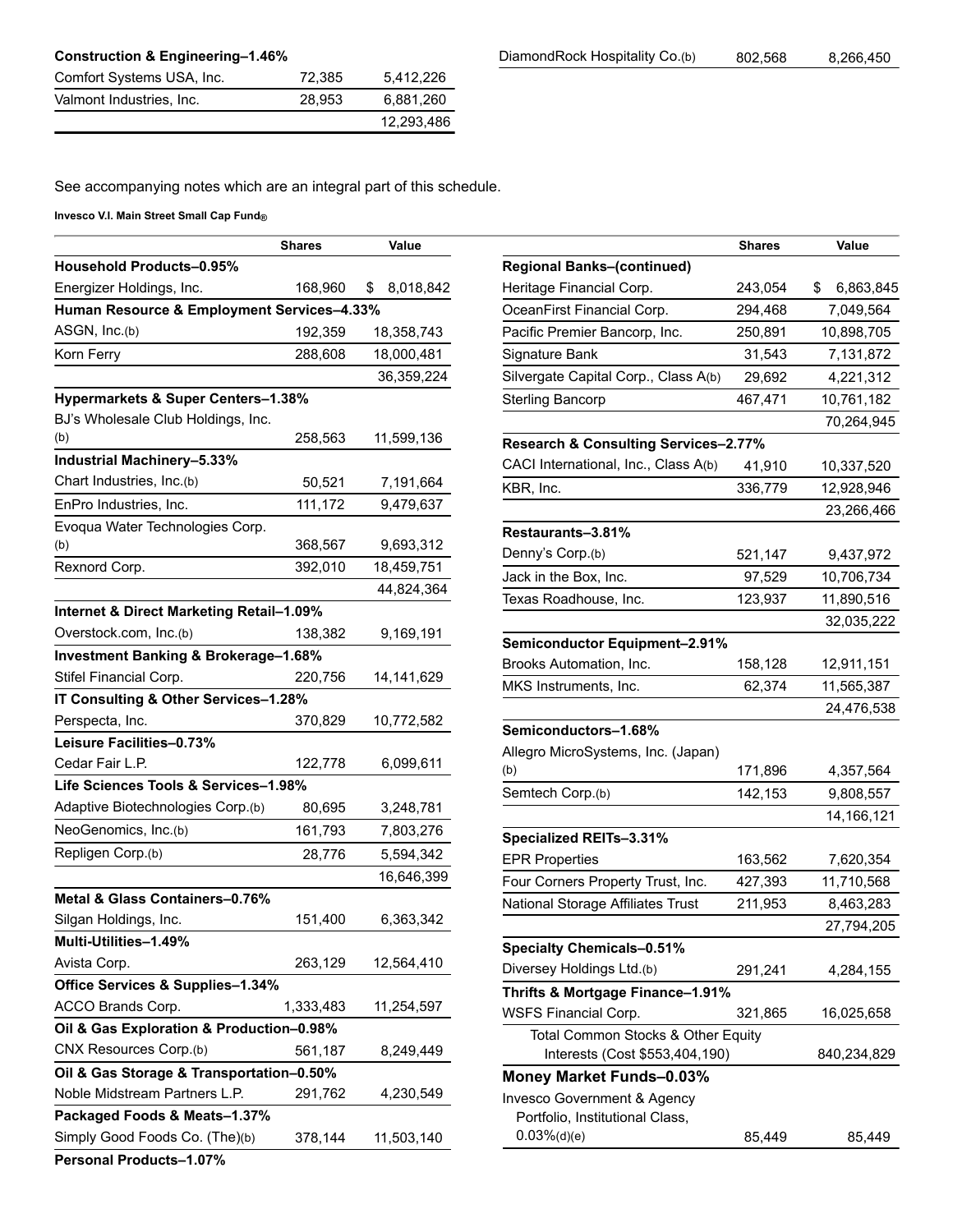| BellRing Brands, Inc., Class A(b) | 379,880 | 8,968,967  |
|-----------------------------------|---------|------------|
| Pharmaceuticals-0.74%             |         |            |
| Axsome Therapeutics, Inc.(b)      | 33,234  | 1,881,709  |
| Collegium Pharmaceutical, Inc.(b) | 182,884 | 4,334,351  |
|                                   |         | 6,216,060  |
| Regional Banks-8.36%              |         |            |
| BankUnited, Inc.                  | 241,024 | 10,593,005 |
| Berkshire Hills Bancorp, Inc.     | 205,663 | 4,590,398  |
| Cathay General Bancorp            | 199,977 | 8,155,062  |
|                                   |         |            |

| Invesco Liquid Assets Portfolio,                       |         |             |
|--------------------------------------------------------|---------|-------------|
| Institutional Class, 0.01%(d)(e)                       | 60,892  | 60,917      |
| Invesco Treasury Portfolio,                            |         |             |
| Institutional Class, 0.01%(d)(e)                       | 97,656  |             |
| Total Money Market Funds (Cost                         |         |             |
| \$244,022)                                             |         | 244,022     |
| TOTAL INVESTMENTS IN                                   |         |             |
| <b>SECURITIES</b> (excluding                           |         |             |
| investments purchased with                             |         |             |
| cash collateral from securities                        |         |             |
| on loan)-99.99% (Cost                                  |         |             |
| \$553,648,212)                                         |         | 840,478,851 |
| <b>Investments Purchased with Cash Collateral from</b> |         |             |
| Securities on Loan                                     |         |             |
| Money Market Funds-0.08%                               |         |             |
| Invesco Private Government Fund,                       |         |             |
| $0.02\%$ (d)(e)(f)                                     | 267,301 | 267,301     |

#### **See accompanying notes which are an integral part of this schedule.**

**Invesco V.I. Main Street Small Cap Fund®**

|                                       | <b>Shares</b> | Value         |
|---------------------------------------|---------------|---------------|
| <b>Money Market Funds-(continued)</b> |               |               |
| Invesco Private Prime Fund,           |               |               |
| $0.12\%$ (d)(e)(f)                    | 400.791       | \$<br>400.952 |
| Total Investments Purchased with Cash |               |               |
| Collateral from Securities on Loan    |               |               |
| (Cost \$668,253)                      |               | 668.253       |
| TOTAL INVESTMENTS IN SECURITIES-      |               |               |
| 100.07% (Cost \$554,316,465)          |               | 841.147.104   |
| OTHER ASSETS LESS LIABILITIES-        |               |               |
| (0.07)%                               |               | (600, 464)    |
| <b>NET ASSETS-100.00%</b>             |               | \$840,546,640 |

Investment Abbreviations:

ADR – American Depositary Receipt

REIT – Real Estate Investment Trust

Notes to Schedule of Investments:

- (a) Industry and/or sector classifications used in this report are generally according to the Global Industry Classification Standard, which was developed by and is the exclusive property and a service mark of MSCI Inc. and Standard & Poor's.
- (b) Non-income producing security.
- (c) All or a portion of this security was out on loan at March 31, 2021.
- (d) Affiliated issuer. The issuer and/or the Fund is a wholly-owned subsidiary of Invesco Ltd., or is affiliated by having an investment adviser that is under common control of Invesco Ltd. The table below shows the Fund's transactions in, and earnings from, its investments in affiliates for the three months ended March 31, 2021.

|                                                                             | Value<br><b>December</b><br>31, 2020 | <b>Purchases</b><br>at Cost | <b>Proceeds</b><br>from Sales | Change in<br><b>Unrealized</b><br>Appreciation | Realized<br>Gain | Value<br>March 31,<br>2021 | <b>Dividend</b><br><b>Income</b> |
|-----------------------------------------------------------------------------|--------------------------------------|-----------------------------|-------------------------------|------------------------------------------------|------------------|----------------------------|----------------------------------|
| Investments in<br><b>Affiliated</b><br><b>Money Market</b><br><b>Funds:</b> |                                      |                             |                               |                                                |                  |                            |                                  |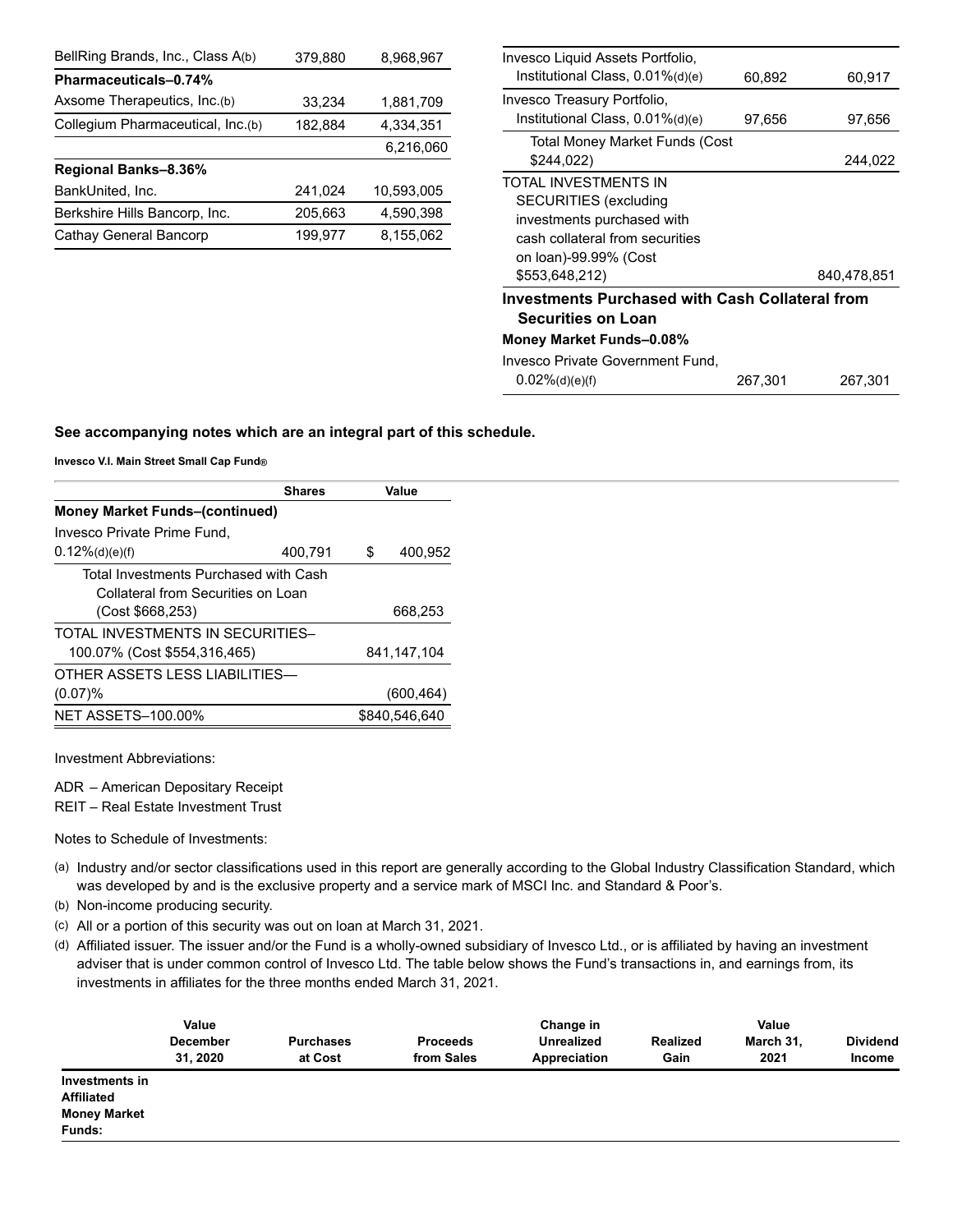| Invesco                                |              |              |                  |                          |                          |           |       |
|----------------------------------------|--------------|--------------|------------------|--------------------------|--------------------------|-----------|-------|
| Government<br>& Agency                 |              |              |                  |                          |                          |           |       |
| Portfolio,                             |              |              |                  |                          |                          |           |       |
| Institutional                          |              |              |                  |                          |                          |           |       |
| Class                                  | \$1,875,710  | \$20,851,478 | \$(22,641,739)   | $\frac{1}{2}$ -          | \$<br>$\overline{a}$     | \$85,449  | \$243 |
| Invesco Liquid                         |              |              |                  |                          |                          |           |       |
| Assets                                 |              |              |                  |                          |                          |           |       |
| Portfolio,                             |              |              |                  |                          |                          |           |       |
| Institutional                          |              |              |                  |                          |                          |           |       |
| Class                                  | 1,339,636    | 14,893,913   | (16, 172, 766)   | 92                       | 42                       | 60,917    | 139   |
| Invesco                                |              |              |                  |                          |                          |           |       |
| Treasury                               |              |              |                  |                          |                          |           |       |
| Portfolio,                             |              |              |                  |                          |                          |           |       |
| Institutional<br>Class                 | 2,143,668    | 23,830,261   | (25, 876, 273)   |                          | $\overline{\phantom{a}}$ | 97,656    | 93    |
|                                        |              |              |                  | $\overline{\phantom{a}}$ |                          |           |       |
| <b>Investments</b><br><b>Purchased</b> |              |              |                  |                          |                          |           |       |
| with Cash                              |              |              |                  |                          |                          |           |       |
| <b>Collateral from</b>                 |              |              |                  |                          |                          |           |       |
| Securities on                          |              |              |                  |                          |                          |           |       |
| Loan:                                  |              |              |                  |                          |                          |           |       |
| Invesco                                |              |              |                  |                          |                          |           |       |
| Private<br>Government                  |              |              |                  |                          |                          |           |       |
| Fund                                   | 2,231,743    | 4,290,850    | (6, 255, 292)    |                          |                          | 267,301   | $40*$ |
| Invesco                                |              |              |                  |                          |                          |           |       |
| Private Prime                          |              |              |                  |                          |                          |           |       |
| Fund                                   | 3,347,614    | 6,753,909    | (9,700,893)      |                          | 322                      | 400,952   | 463*  |
| Total                                  | \$10,938,371 | \$70,620,411 | \$(80, 646, 963) | \$92                     | \$364                    | \$912,275 | \$978 |
|                                        |              |              |                  |                          |                          |           |       |

\* Represents the income earned on the investment of cash collateral. Does not include rebates and fees paid to lending agent or premiums received from borrowers, if any.

(e) The rate shown is the 7-day SEC standardized yield as of March 31, 2021.

(f) The security has been segregated to satisfy the commitment to return the cash collateral received in securities lending transactions upon the borrower's return of the securities loaned.

The valuation policy and a listing of other significant accounting policies are available in the most recent shareholder report.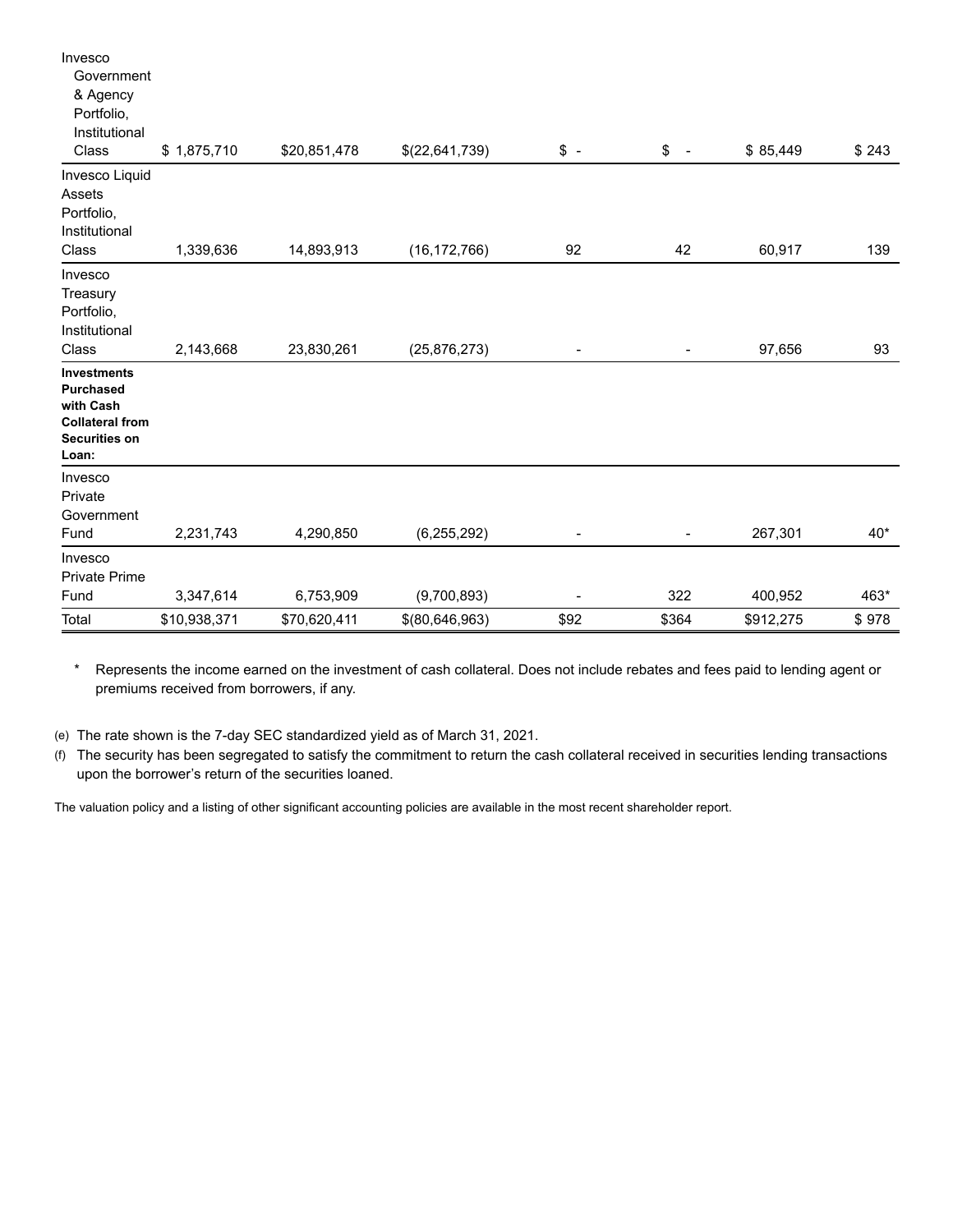**Invesco V.I. Main Street Small Cap Fund®**

# **Notes to Quarterly Schedule of Portfolio Holdings**

*March 31, 2021 (Unaudited)*

# **NOTE 1—Additional Valuation Information**

Generally Accepted Accounting Principles ("GAAP") defines fair value as the price that would be received to sell an asset or paid to transfer a liability in an orderly transaction between market participants at the measurement date, under current market conditions. GAAP establishes a hierarchy that prioritizes the inputs to valuation methods, giving the highest priority to readily available unadjusted quoted prices in an active market for identical assets (Level 1) and the lowest priority to significant unobservable inputs (Level 3), generally when market prices are not readily available or are unreliable. Based on the valuation inputs, the securities or other investments are tiered into one of three levels. Changes in valuation methods may result in transfers in or out of an investment's assigned level:

- Level 1 Prices are determined using quoted prices in an active market for identical assets.
- Level 2 Prices are determined using other significant observable inputs. Observable inputs are inputs that other market participants may use in pricing a security. These may include quoted prices for similar securities, interest rates, prepayment speeds, credit risk, yield curves, loss severities, default rates, discount rates, volatilities and others.
- Level 3 Prices are determined using significant unobservable inputs. In situations where quoted prices or observable inputs are unavailable (for example, when there is little or no market activity for an investment at the end of the period), unobservable inputs may be used. Unobservable inputs reflect the Fund's own assumptions about the factors market participants would use in determining fair value of the securities or instruments and would be based on the best available information.

The following is a summary of the tiered valuation input levels, as of March 31, 2021. The level assigned to the securities valuations may not be an indication of the risk or liquidity associated with investing in those securities. Because of the inherent uncertainties of valuation, the values reflected in the financial statements may materially differ from the value received upon actual sale of those investments.

|                                        |               |           | Level     |               |
|----------------------------------------|---------------|-----------|-----------|---------------|
|                                        | Level 1       | Level 2   |           | Total         |
| <b>Investments in Securities</b>       |               |           |           |               |
| Common Stocks & Other Equity Interests | \$840,234,829 | —         | Ֆ—        | \$840,234,829 |
| Money Market Funds                     | 244.022       | 668.253   |           | 912,275       |
| <b>Total Investments</b>               | \$840,478,851 | \$668,253 | <u>ა—</u> | \$841,147,104 |

## **NOTE 2—Coronavirus (COVID-19) Pandemic**

During the first quarter of 2020, the World Health Organization declared COVID-19 to be a public health emergency. COVID-19 has led to increased short-term market volatility and may have adverse long-term effects on U.S. and world economies and markets in general. COVID-19 may adversely impact the Fund's ability to achieve its investment objective, as stated in the most recent shareholder report. Because of the uncertainties on valuation, the global economy and business operations, values reflected in the Schedule of Investments may materially differ from the value received upon actual sales of those investments.

The extent of the impact on the performance of the Fund and its investments will depend on future developments, including the duration and spread of the COVID-19 outbreak, related restrictions and advisories, and the effects on the financial markets and economy overall, all of which are highly uncertain and cannot be predicted.

## **NOTE 3—Subsequent Event**

Effective April 30, 2021, the name of the Fund and all references thereto changed from Invesco Oppenheimer V.I. Main Street Small Cap Fund® to Invesco V.I. Main Street Small Cap Fund®.